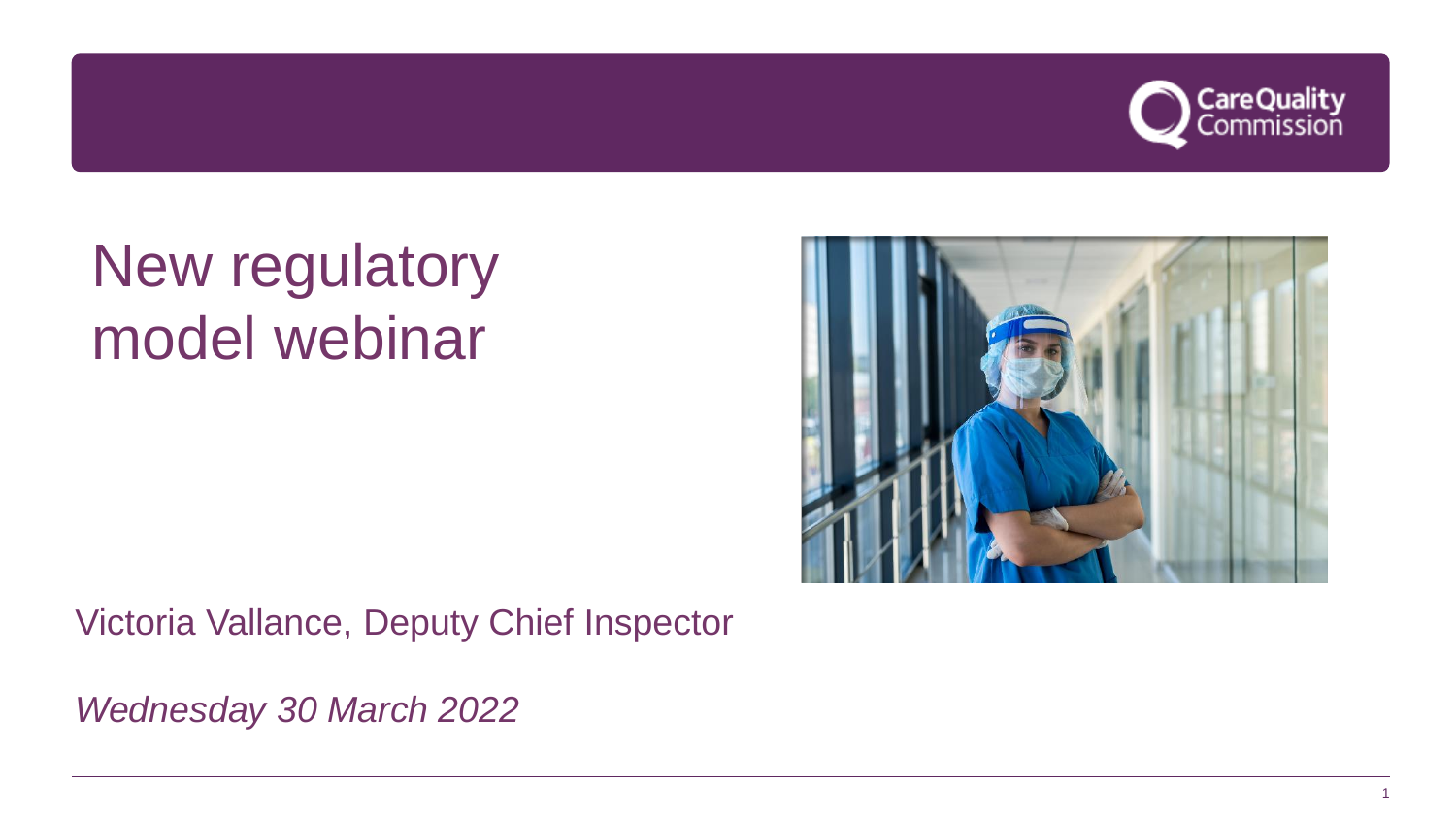

- **Victoria Vallance**, Deputy Chief Inspector
- **Fiona Allinson**, Deputy Chief Inspector
- **Claire Land**, Head of Acute Policy
- **Becky Appleby-Dean**, Senior Provider Engagement Officer
- **Abigail Walker**, Communications and Engagement Manager
- **Steph Lowe**, Events Officer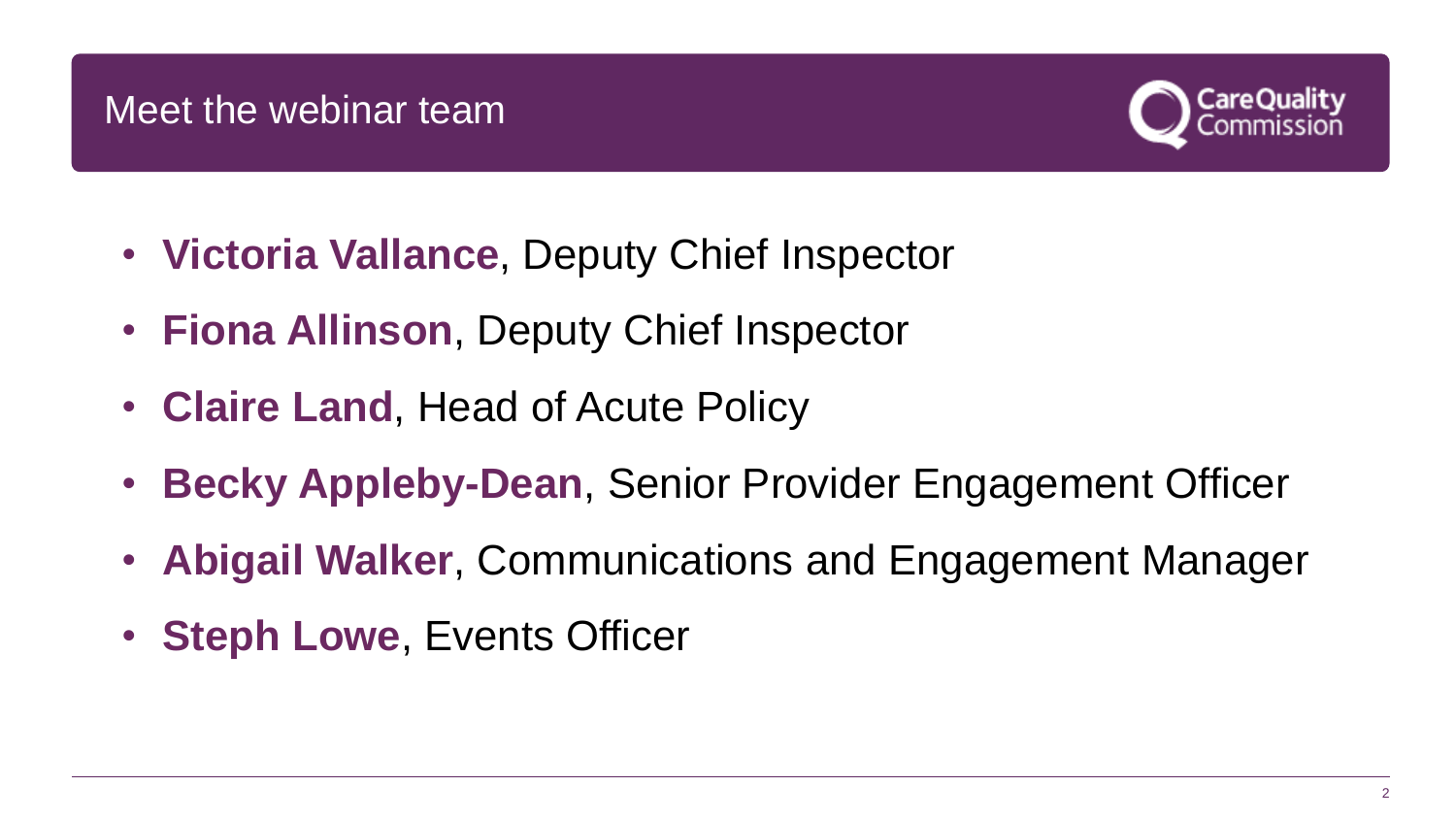# What we will cover today



- CQC Strategy
- Current CQC Hospitals regulatory approach and inspection priorities
- Current and future regulatory model
- Assessment Framework
- Q&A

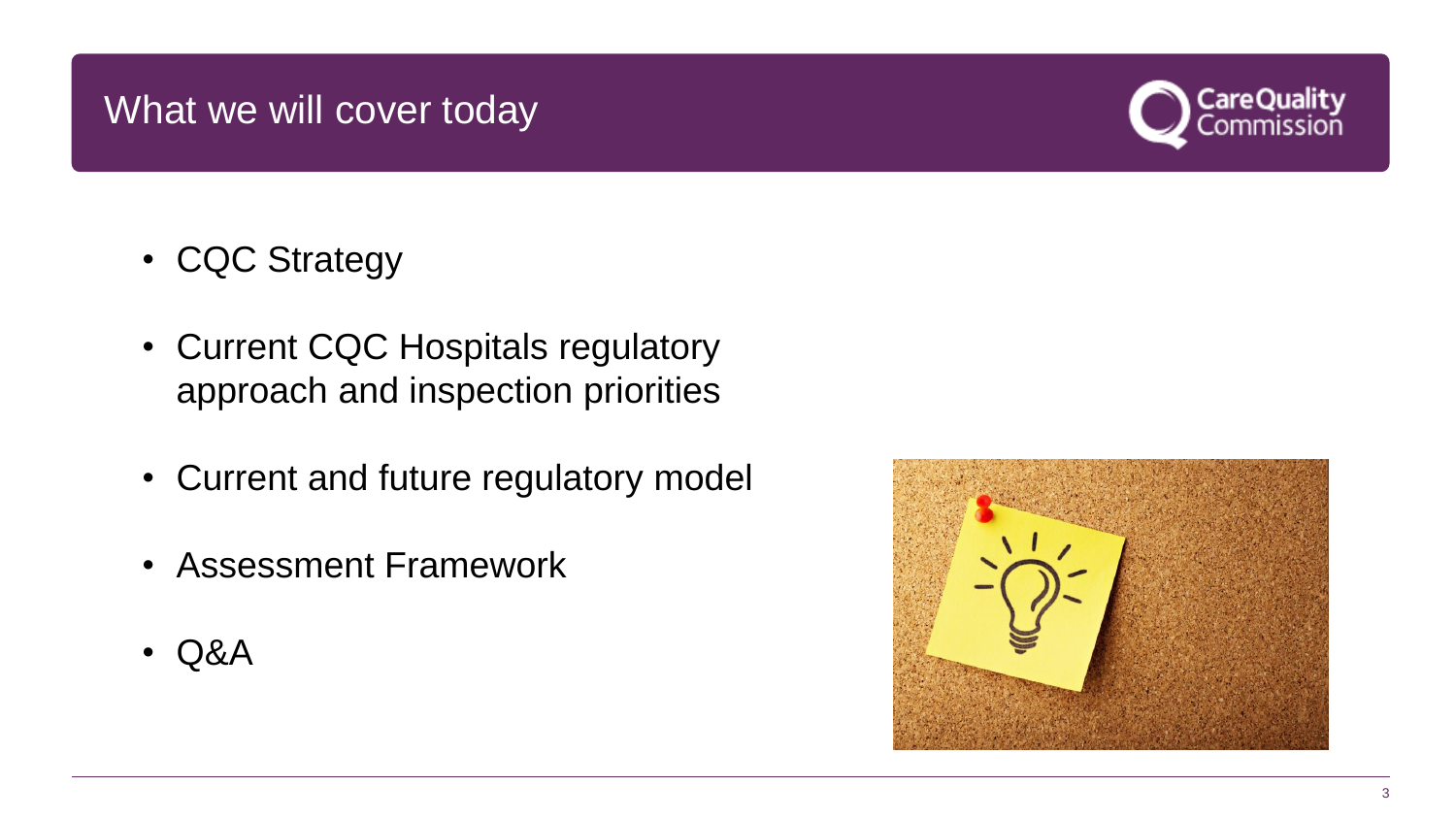# We are being ambitious

- We're changing how we regulate
- Regulation will be more relevant
- Our purpose and role isn't changing
- This is our new strategic direction as the health and care environment continues to evolve.



A new strategy for the changing world of health and social care

**Our strategy** from 2021

CareQuality

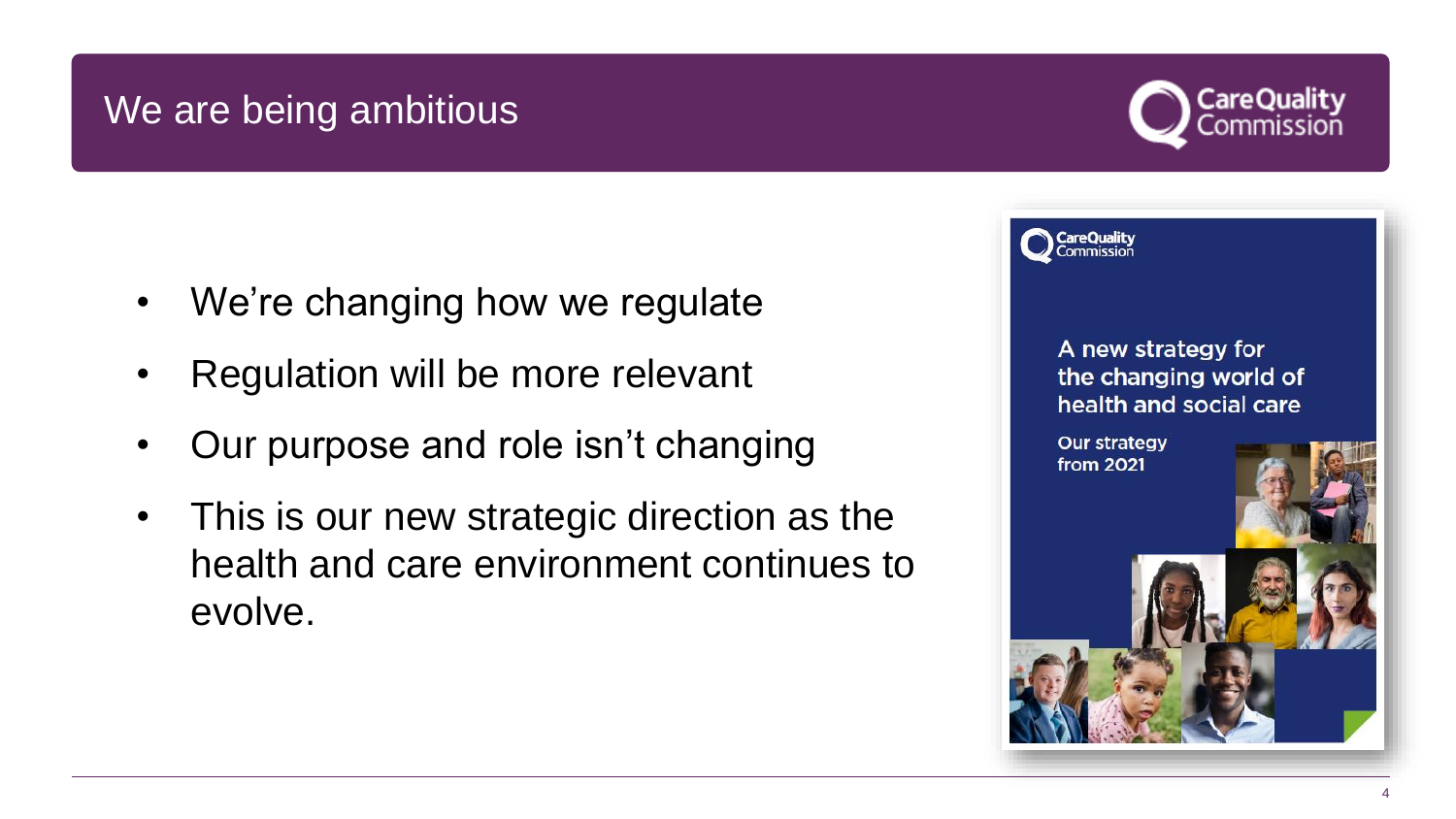# Current Regulatory approach



- Responding to risk
- Increasing capacity
- Urgent and emergency care system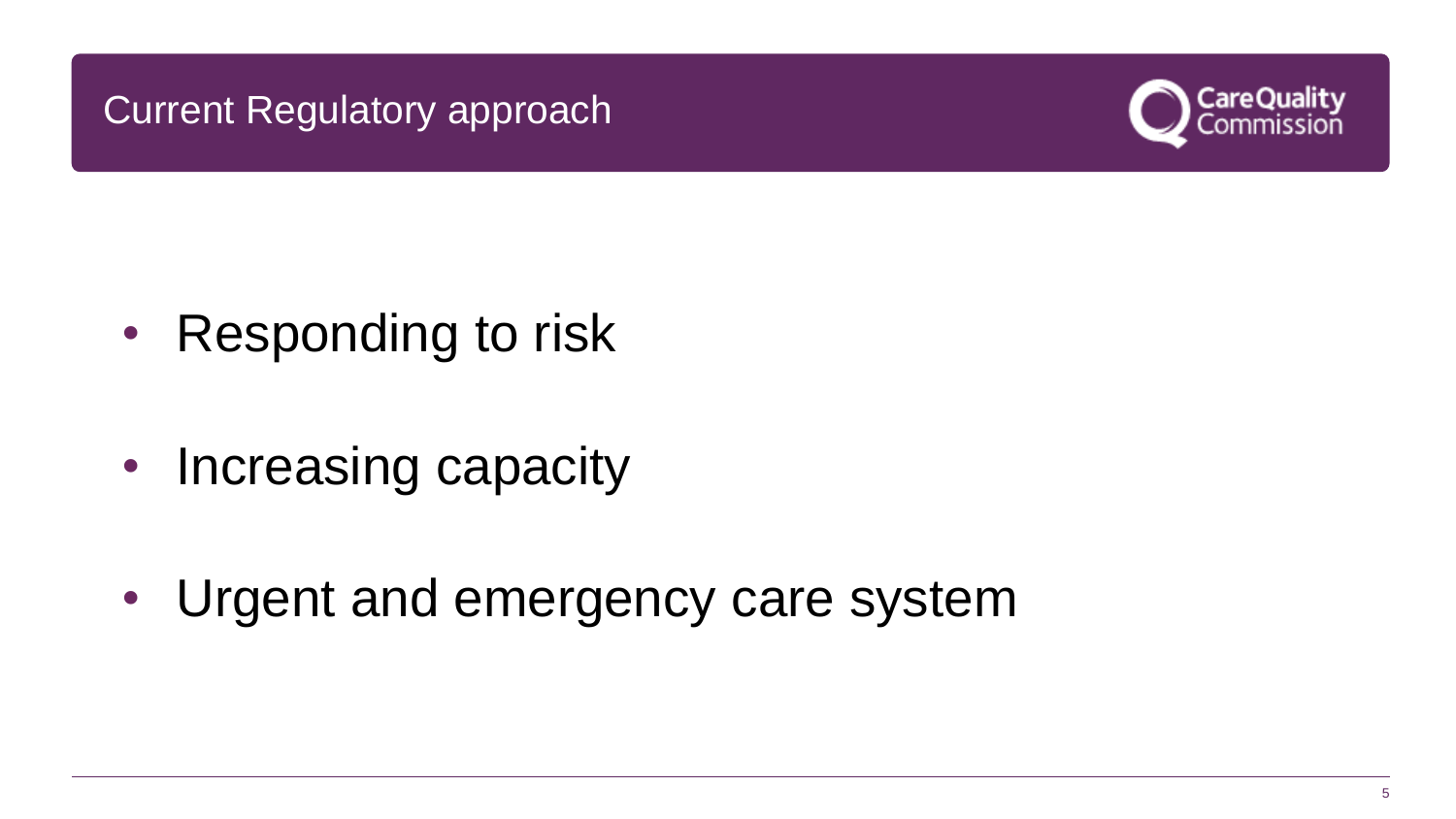# Our model now and in the future



# **Model: Now**

| <b>Assessment</b><br>frameworks<br>(multiple) | Ongoing monitoring<br>but inspections | Inspection: gather<br>evidence using KLOEs<br>(Single point in time) | Develop judgements<br>(offline)                       | <b>Publish</b><br>narrative<br>inspection<br>report |
|-----------------------------------------------|---------------------------------------|----------------------------------------------------------------------|-------------------------------------------------------|-----------------------------------------------------|
|                                               | schedule based<br>on previous rating  |                                                                      | Line-up judgements against<br>ratings characteristics |                                                     |

#### **Process**

| <b>Single</b><br>assessment<br>framework | Ongoing<br>assessment of<br>quality and risk | Not just inspection -<br>variety of options<br>(multiple points in<br>time) – more time<br>spent in higher risk<br><b>services</b> | Team assigns score<br>based on evidence found | Ratings<br>updated, short<br>statement<br>published |
|------------------------------------------|----------------------------------------------|------------------------------------------------------------------------------------------------------------------------------------|-----------------------------------------------|-----------------------------------------------------|
|------------------------------------------|----------------------------------------------|------------------------------------------------------------------------------------------------------------------------------------|-----------------------------------------------|-----------------------------------------------------|

# **Model: Future**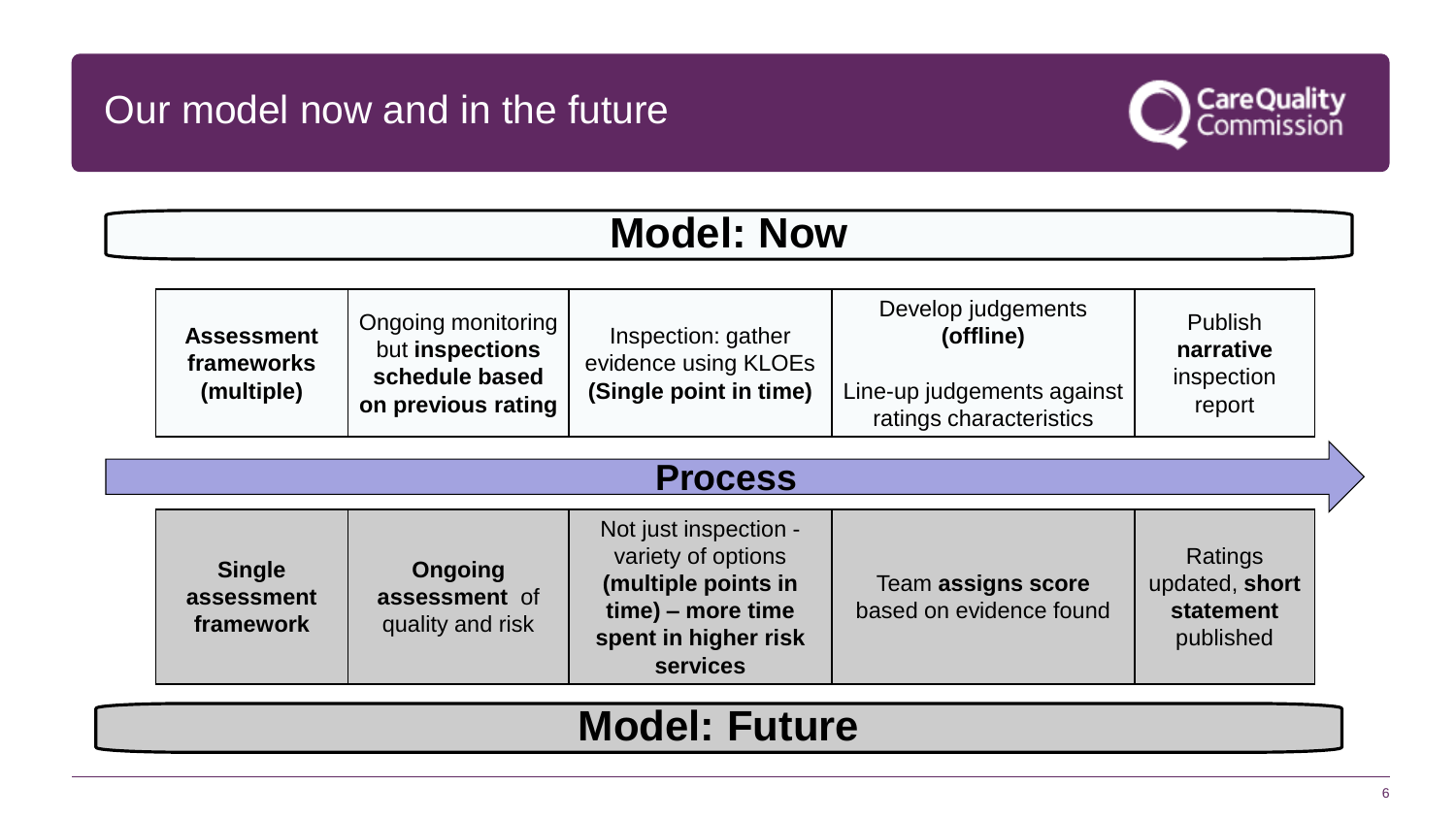# Single Assessment Framework



Our framework will assess providers, local authorities and integrated care systems with a consistent set of key themes, from registration through to ongoing assessment

Aligned with "I" statements, based on what people expect and need, to bring these questions to life and as a basis for gathering structured feedback

Expressed as "We" statements; the standards against which we hold providers, LAs and ICSs to account

People's experience, feedback from staff and leaders, feedback from partners, observation, processes, outcomes

Data and information specific to the scope of assessment, delivery model or population group

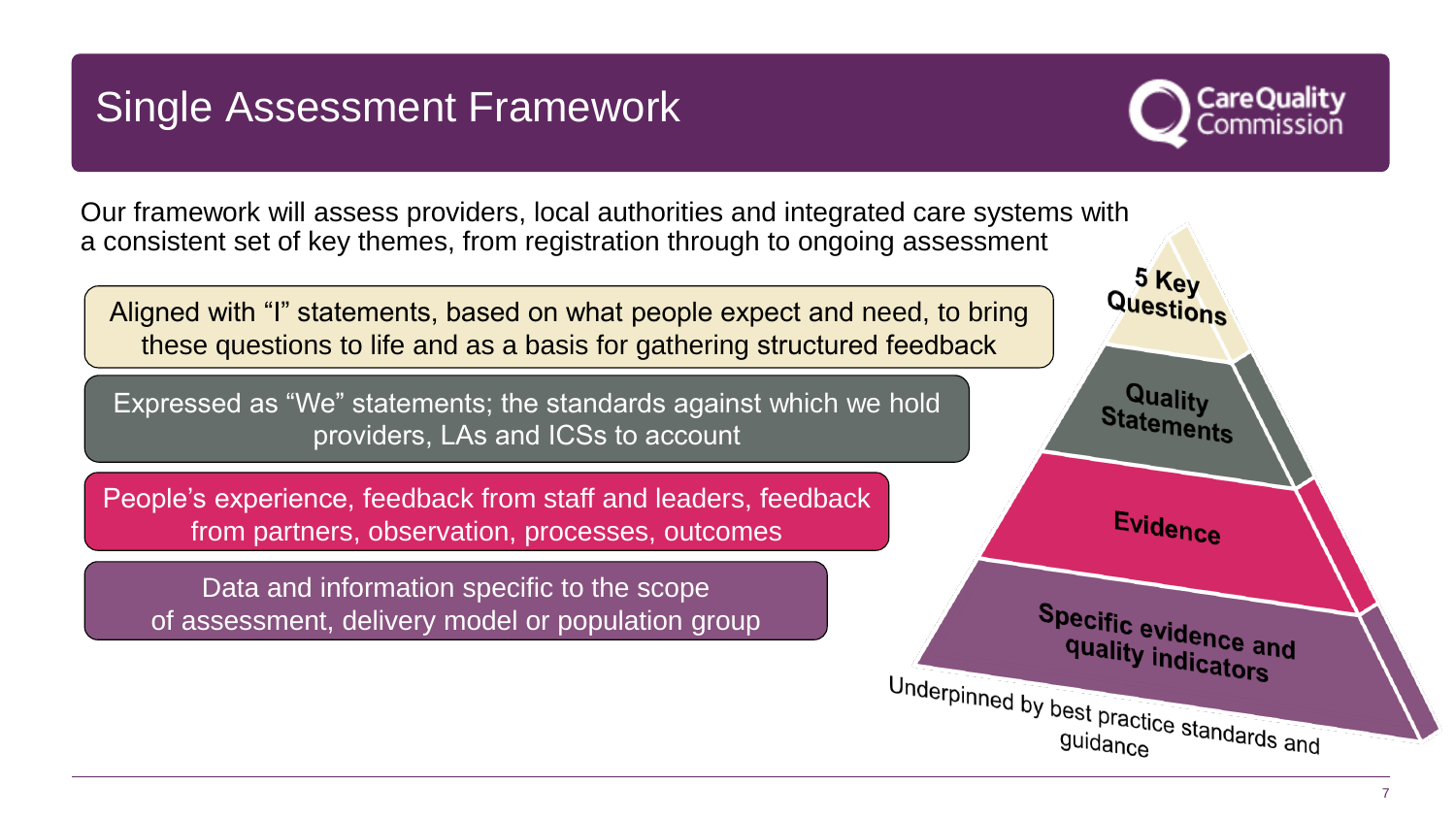



**'I' statement:** When I move between services, settings or areas, there is a plan for what happens next and who will do what, and all the practical arrangements are in place.



**'We/Quality' statement:** We work in partnership with others to establish and maintain safe systems of care in which people's safety is managed, monitored and assured, especially when they move between different services.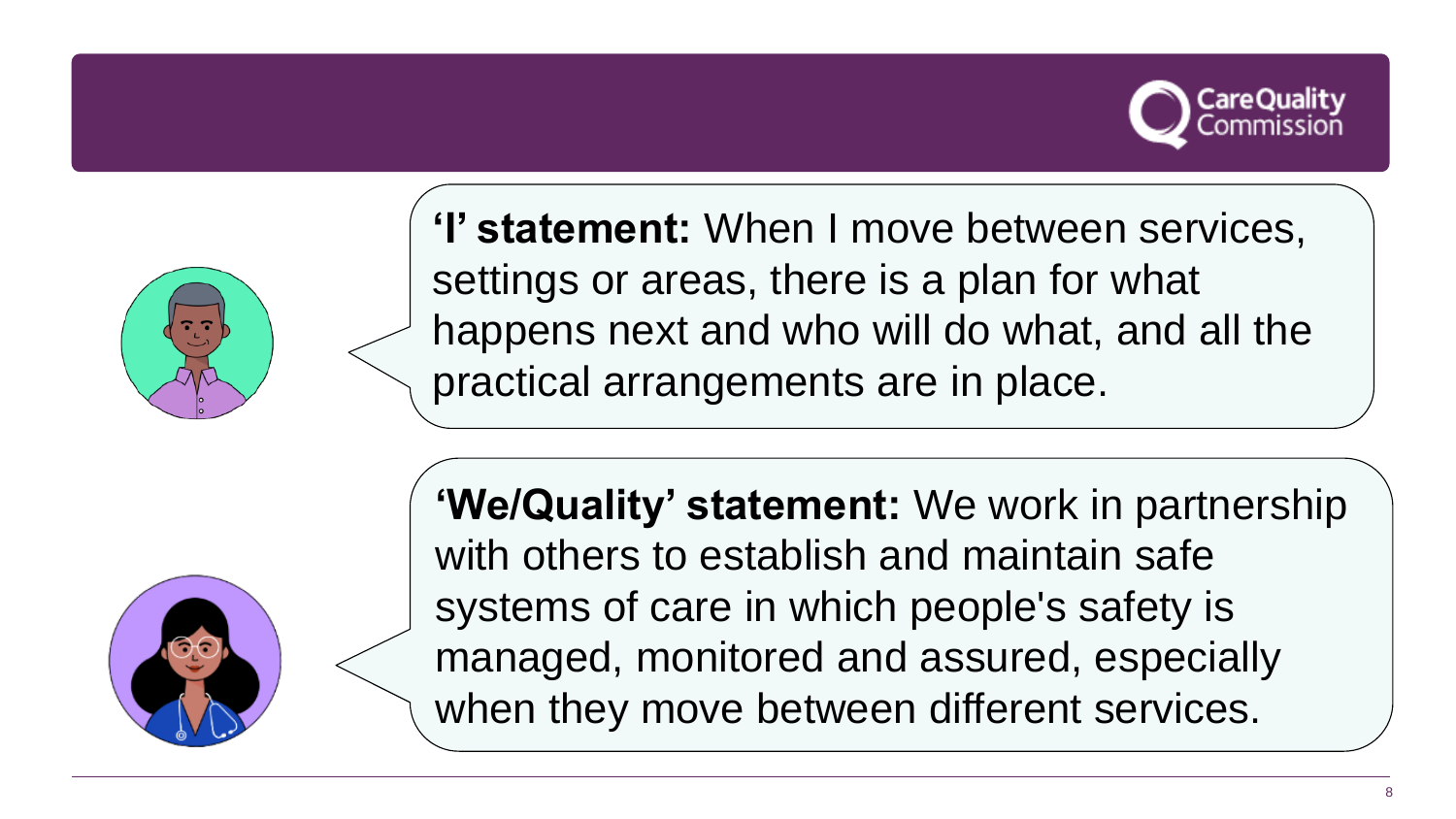# Oversight of systems



- Single assessment framework applied flexibly to meet different requirements
- Areas of focus for Integrated Care Systems:
	- o Leadership
	- o Integration
	- o Quality and safety
- Areas of focus for Local Authority assessments:
	- o Working with people
	- o Providing support
	- o Ensuring safety
	- o Leadership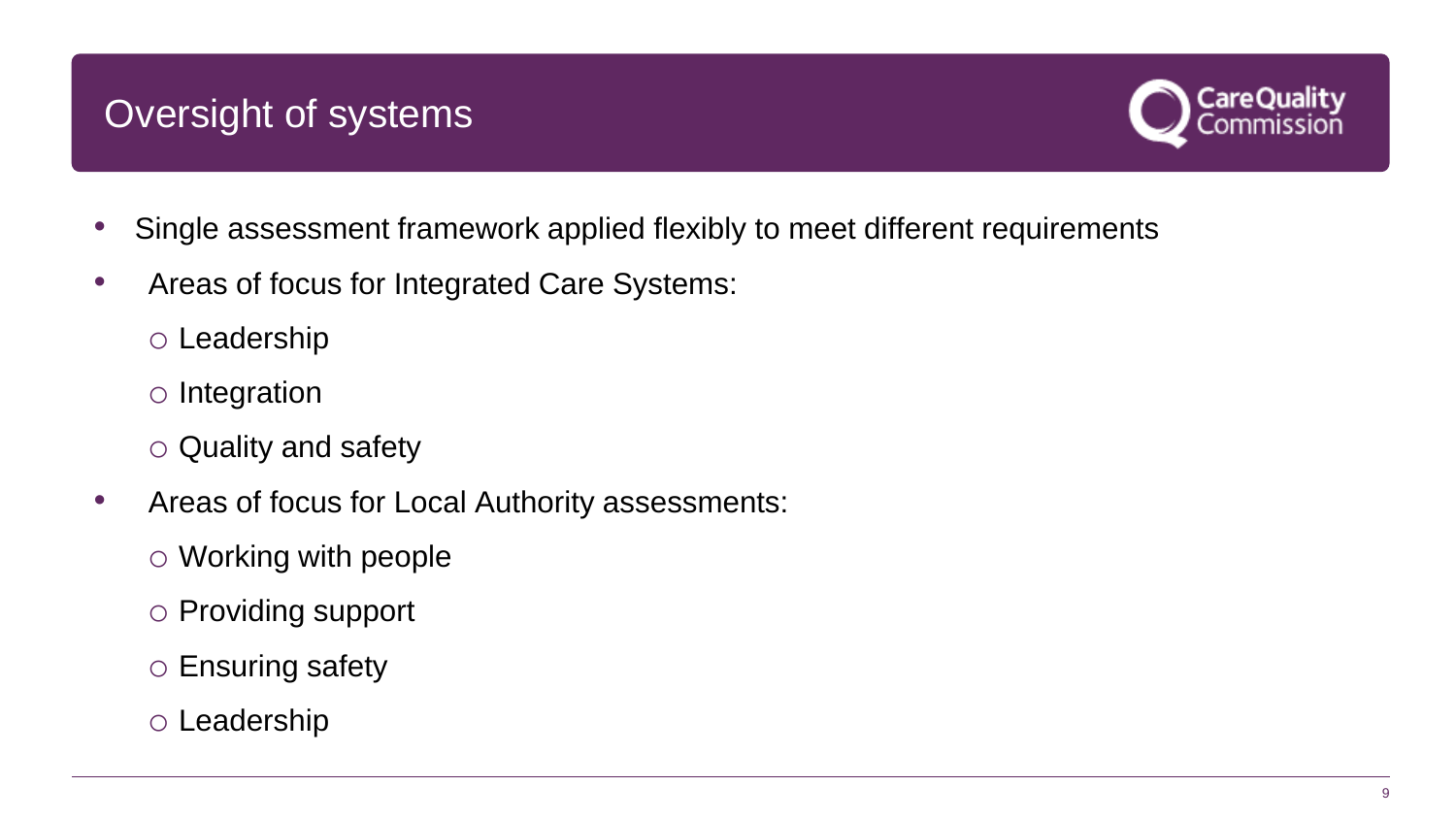### What's next?



- Changing the way we work
- Continue engaging with providers and people to develop the new regulatory model further
- Start to 'scenario test' the model with small numbers of providers
- We'll continue to share opportunities to get involved with shaping this work and we'll look to share more detail on when the new regulatory model will be rolled out soon.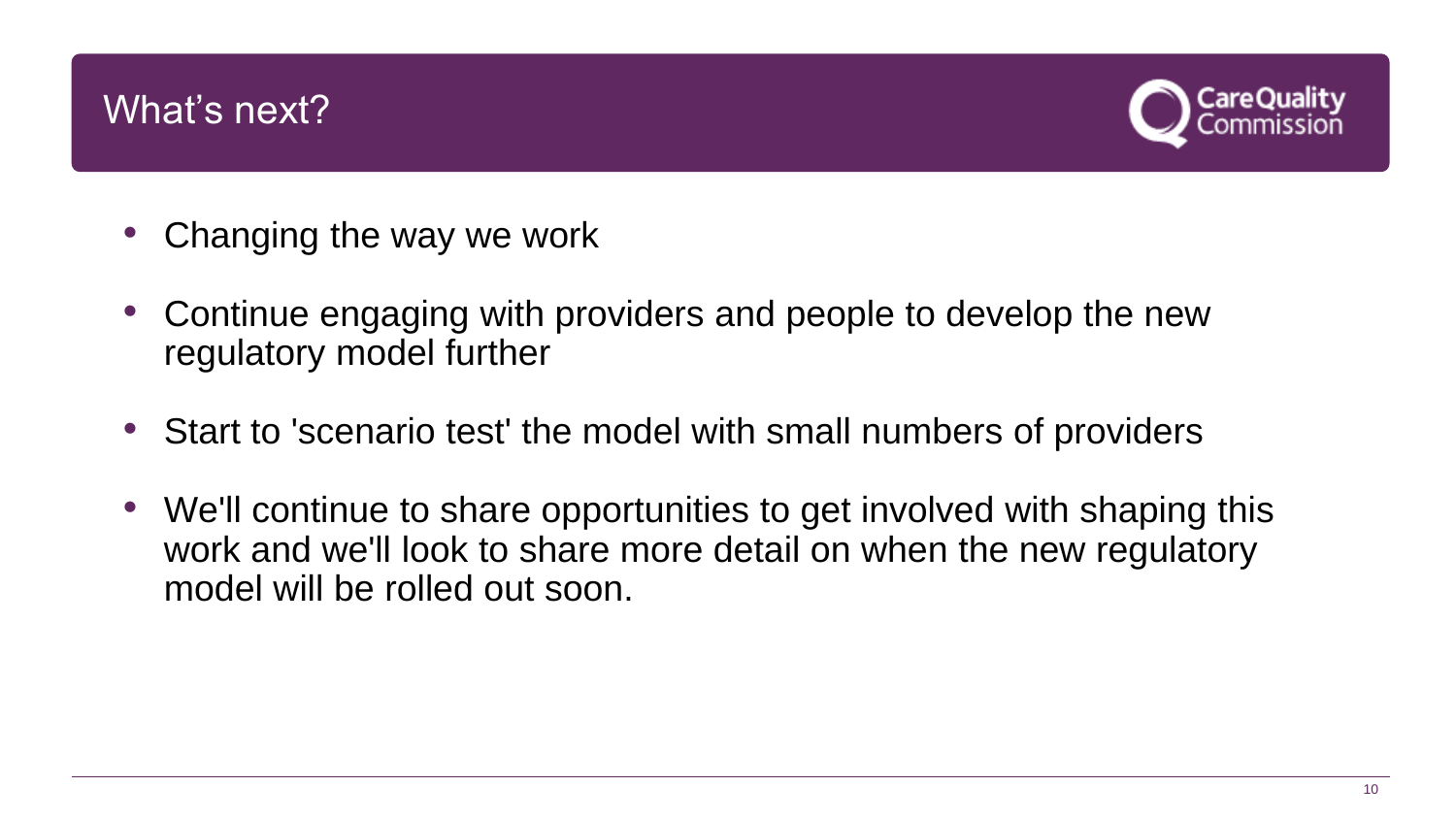# How to stay up to date





**Get involved on our digital platform** Continue the conversation

Sign up here: <https://cqc.citizenlab.co/en-GB/>

#### **Provider bulletin and blogs**



[Sign up for your sector bulletin here: https://www.cqc.org.uk/news/newsletters](https://www.cqc.org.uk/news/newsletters-alerts/email-newsletters-cqc)alerts/email-newsletters-cqc

All blogs can be found on our medium page: <https://medium.com/@CareQualityComm>



**CQC Twitter account** For the most up to date, immediate information Follow: @CQCProf



**CQC Connect** Listen to all of the latest episodes, on your favourite podcast provider <https://linktr.ee/cqcconnect>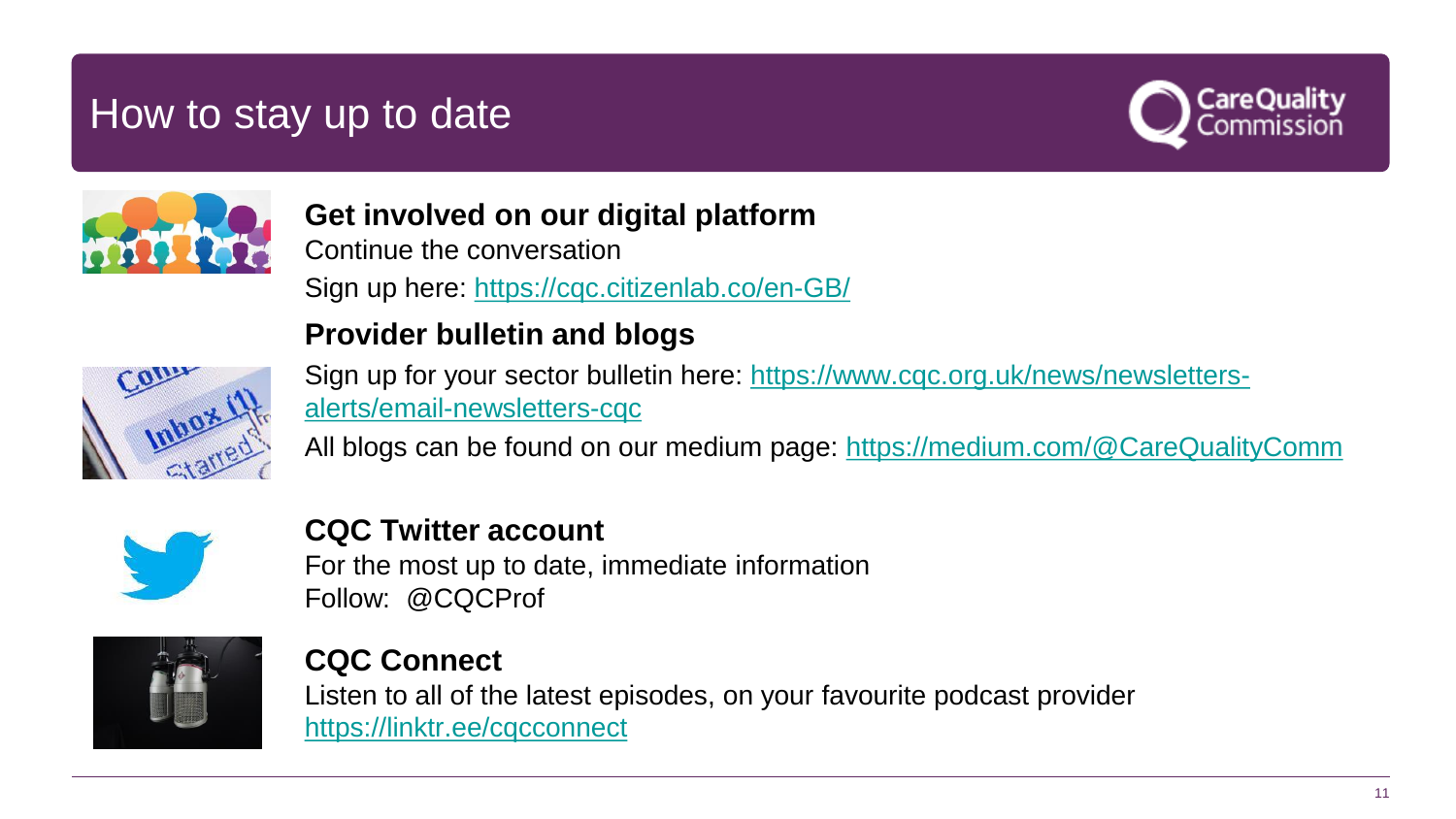### Break for questions